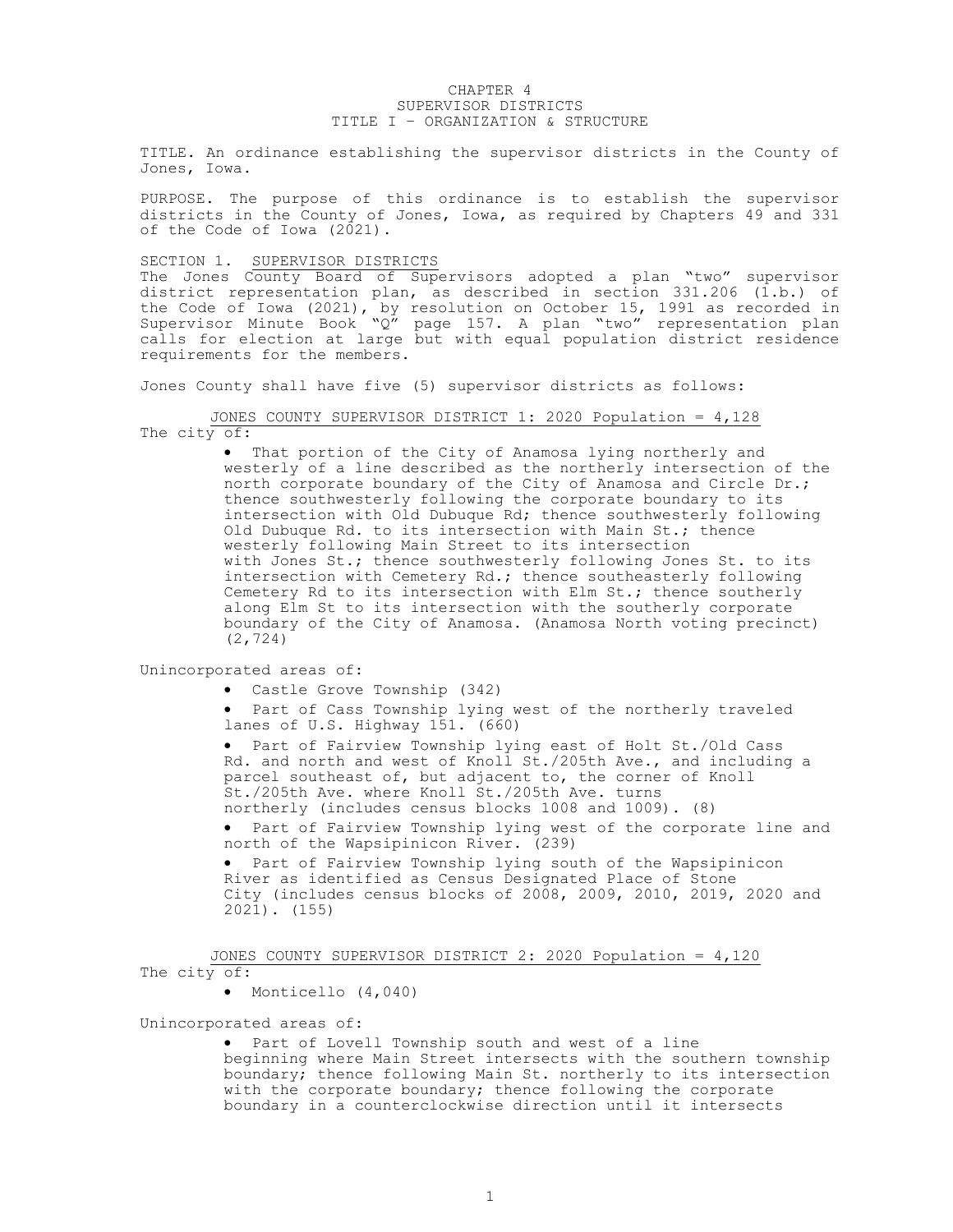with County Road E16; thence westerly following County Road E16 to its intersection with the westerly township line. (77) Wayne Township a triangular piece located off of the north township line commencing at the intersection of Military Rd. and 190th St.; thence easterly 3,011' to a corner of the corporate limits that is the point of beginning; thence continuing easterly 490' to the corporate boundary; thence following corporate boundary southwesterly and finally northerly to beginning (includes census block 1138). (3)

JONES COUNTY SUPERVISOR DISTRICT 3: 2020 Population = 4,137 The city of:

- Cascade (390)
	- Onslow (201)

Unincorporated areas of:

- Clay Township (207)
- Richland Township (455)
- Scotch Grove Township (433)
- Washington Township (378)
- Cass Township south and east of the northerly traveled lanes of U.S. Highway 151. (8)

 Jackson Township northerly and easterly of a line beginning at the intersection of the north township line and Amber Road X44, thence following Amber Road X44 southerly to its intersection with Highway 64; thence following Highway 64 southeasterly to the east township line. (91)

• Part of Lovell Township north and east of the following described line beginning at the intersection of County Road E16 and the western township boundary; thence easterly along County Road E16 to the western corporate limits; thence following corporate boundary in a clockwise direction until it meets the southern township line. (983)

 Part of Lovell Township commencing at the intersection of the southern township line and northbound U.S. Highway 151; thence easterly along corporate boundary to where boundary turns northerly being the point of beginning; thence following corporate boundary in a clockwise direction until it again meets the southern township line; thence westerly along township line to point of beginning (includes census blocks 3012 and 3041). (17)

 Part of Lovell Township bounded as follows commencing at the intersection of the southeastern corporate limits and 190th St; thence following the corporate limits westerly to where it turns north being the point of beginning; thence following corporate limits north; thence west; thence following the corporate boundary south until it again intersects 190th St; thence east along 190th St. to beginning. (9)

 Madison Township northerly and easterly of a line beginning at the intersection of the west township line and Highway 64; thence following Highway 64 to its intersection with 100th Ave; thence following 100th Ave south to the south township line. (340)

 All of the unincorporated Wayne Township except for a triangular piece (known as census block 1138) located off the north township line commencing at the intersection of Military Rd. and 190th St.; thence easterly 3,011' to a corner of the corporate limits that is the point of beginning; thence continuing easterly 490' to corporate boundary; thence following corporate boundary southwesterly and finally northerly to beginning. (625)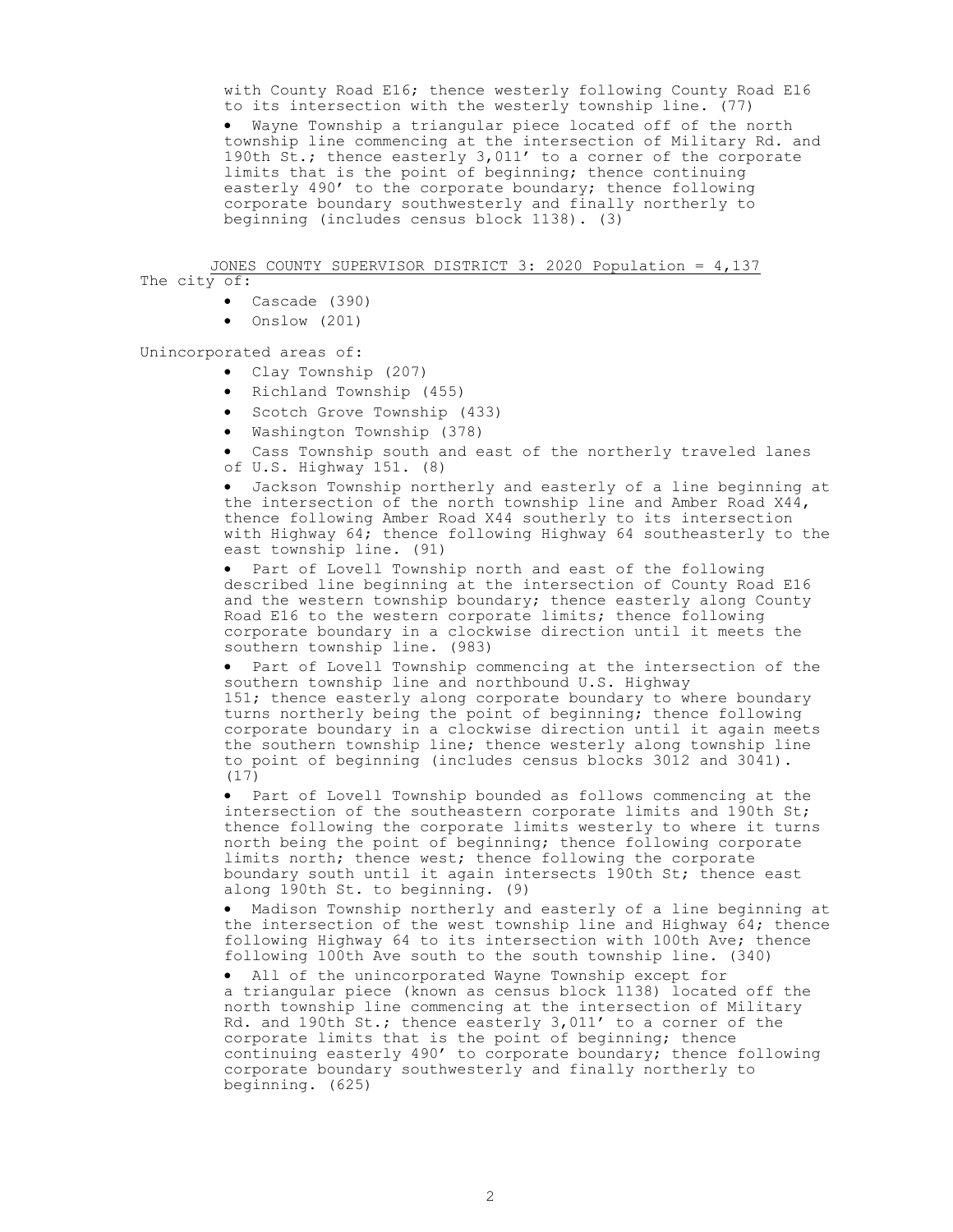JONES COUNTY SUPERVISOR DISTRICT 4: 2020 Population = 4,132

- The city of:
	- Martelle (249)
	- Morley (96)
	- $\bullet$  Olin (651)
	- Oxford Junction (424)
	- Wyoming (523)

Unincorporated areas of:

- Hale Township (304)
- Oxford Township (212)
- Rome Township (372)
- Wyoming Township (253)

 Fairview Township easterly and southerly from a line beginning at the intersection of the south township line and 215th Ave.; thence following 215th Ave. north to its intersection with the northerly traveled portion of Highway 151; thence following Highway 151 northeasterly to its intersection with the Wapsipinicon River; thence following the Wapsipinicon River to the east township line. (241)

 Greenfield Township south and easterly of a line beginning at the intersection of the northerly Martelle corporate line and the west township line thence following the corporate line clockwise until its intersection with County Road E45; thence following County Road E45 easterly until its intersection with 215th Ave; thence following 215th Ave north until it intersects with the north township line. (407)

 Jackson Township west and south following a line that begins where Amber Road X44 intersects the north township line; thence following Amber Road X44 southerly to its intersection with Highway 64; thence following Highway 64 southeasterly until its intersection with the east township line. (342)

 Madison Township south and west of a line beginning at the intersection of the west township line and Highway 64; thence following Highway 64 to its intersection with 100th Ave; thence following 100th Ave south to the southern township line. (58)

## JONES COUNTY SUPERVISOR DISTRICT 5: 2020 Population = 4,129 City of:

 That portion of the City of Anamosa lying southerly and easterly of a line described as the northerly intersection of the north corporate boundary of the City of Anamosa and Circle Dr.; thence southwesterly following the corporate boundary to its intersection with Old Dubuque Rd; thence southwesterly following Old Dubuque Rd. to its intersection with Main St.; thence westerly following Main Street to its intersection with Jones  $St.$ ; thence southwesterly following Jones  $St.$  to its intersection with Cemetery Rd.; thence southeasterly following Cemetery Rd to its intersection with Elm St.; thence southerly along Elm St to its intersection with the southerly corporate boundary of the City of Anamosa. (Anamosa South voting precinct) (2,726)

## Unincorporated Area of:

 Fairview Township lying within an area commencing at the intersection of northern township line and southern bound portion of Highway 151 intersection; thence east to east township line; thence south along east township line to its intersection with the Wapsipinicon River; thence following Wapsipinicon River to intersection of the northern bound lanes of Highway 151; thence following Highway 151 to its intersection with 215th Ave.; thence following 215th Ave. south to southern